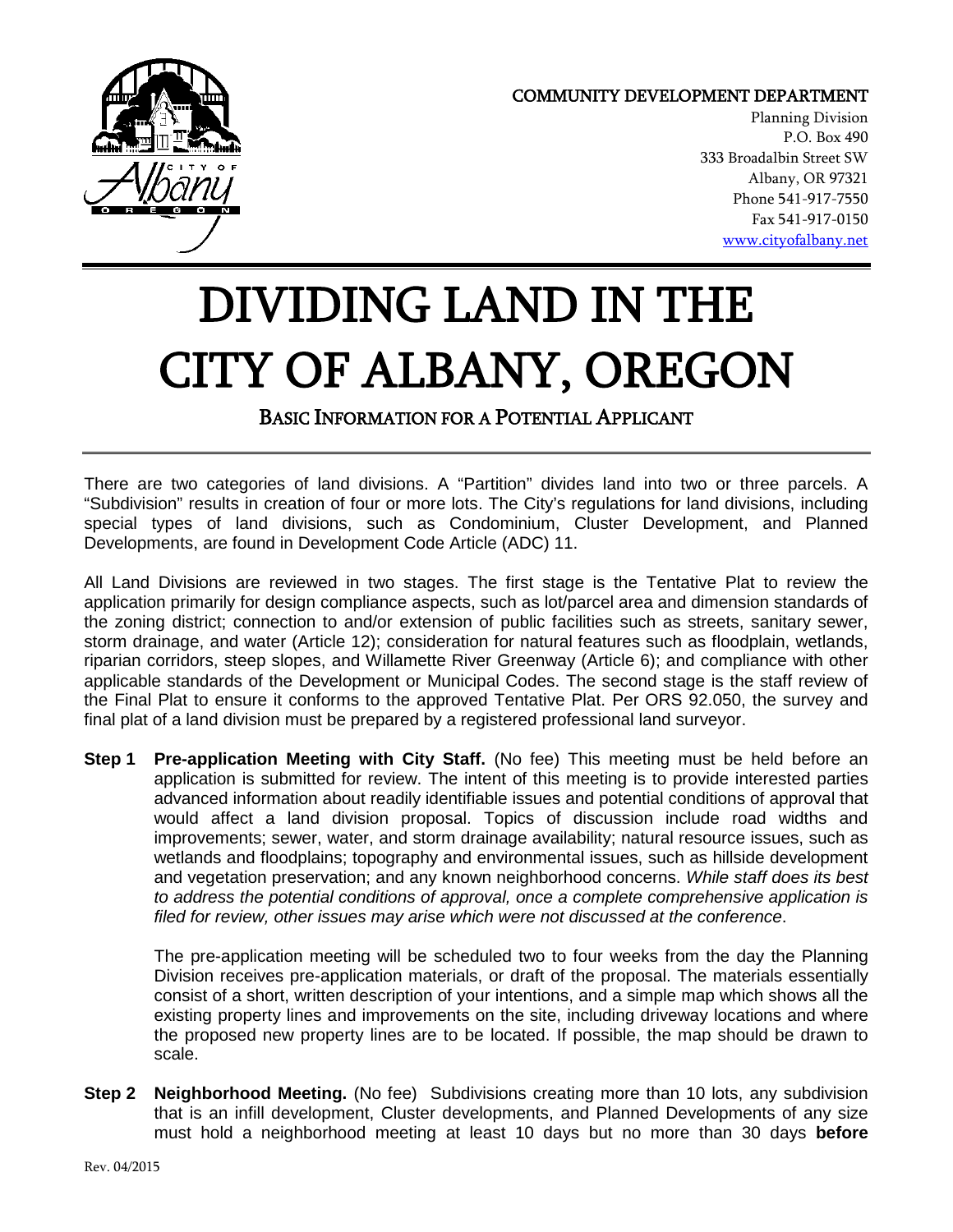**submitting the application** (see ADC Section 1.204). The purpose of a neighborhood meeting is to ensure that applicants pursue early and effective citizen participation in conjunction with their applications, giving them the opportunity to understand and try to mitigate any real or perceived impacts their application may have on the neighborhood. The notice area is all properties within 300 feet of the boundaries of the subject property, and to any representative of any City-recognized neighborhood association. A report of the meeting shall be turned in with the application, documenting the results of the meeting as outlined in ADC Section 1.207(7).

**Step 3 Submit signed application and items on the Land Division Tentative Plat or Replat Checklist.** (Review fee due with application) Applications are obtained from the Planning Division or from the [City's website.](http://www.cityofalbany.net/departments/community-development/drc/a-z-forms-and-checklists) In addition to providing copies of a Tentative Plat map and filling out basic information about the property and surrounding area, the applicant will prepare a separate narrative addressing each of the review criteria. Although it is not required at this stage, you are encouraged to have the Tentative Plat prepared by a registered professional land surveyor because by State law, a surveyor will need to prepare the survey of the plat and final plat itself for signatures and recording.

Basic Elements of a Plat. The following list highlights basic regulations in Articles 11 & 12:

- Lot/Parcel arrangement; spacing, dimensions.
- Public rights-of-way designed for potential carrying capacity.
- Connectivity to adjacent properties for vehicles and pedestrians.
- Logical extension of public facilities, such as sewer, water and storm drain lines.
- Retention of significant natural features such as trees and other vegetation.
- **Step 4 Decision Timeframe.** Staff and affected agencies have up to 30 days to assess the application for completeness. "Completeness" means that sufficient information has been provided to make a decision on the proposal. Once the application is deemed complete, Oregon law allows the City up to 120 days (about 17 weeks) to issue a written decision on the application, unless the application is filed under the Expedited Process outlined in state law (ORS 197.360-380). However, if the application does not involve complex issues, staff typically issues a decision within 8 to 12 weeks unless there are a substantial number of applications in process. If the land division requires a public hearing, it is typically scheduled 45-60 days from the date of a complete application. There are other exceptions to the 120 day review process.
- **Step 5 The Review Process.** A Tentative Plat is reviewed either under the Type I-L limited land use procedure where staff is the decision maker for less than 20 lots or a Type III (public hearing) procedure for 20 or more lots, cluster developments of any size, hillside developments or development in the floodplain. The Planning Commission or Hearings Board is the decision maker on a Type III application.

For Type I-L land divisions, the City will mail a Notice of Filing of the application to the surrounding property owners within the notice area (100 feet for partitions, 300 feet for subdivisions). These parties have up to 14 days from the mailing date to submit written comments related to the review criteria to the City so that they can be taken into consideration.

For Type III land divisions, the City will mail a Notice of Public Hearing to property owners within 300 feet (or more if the director determines a larger notice area is warranted) and to the applicant notifying them of a land use public hearing.